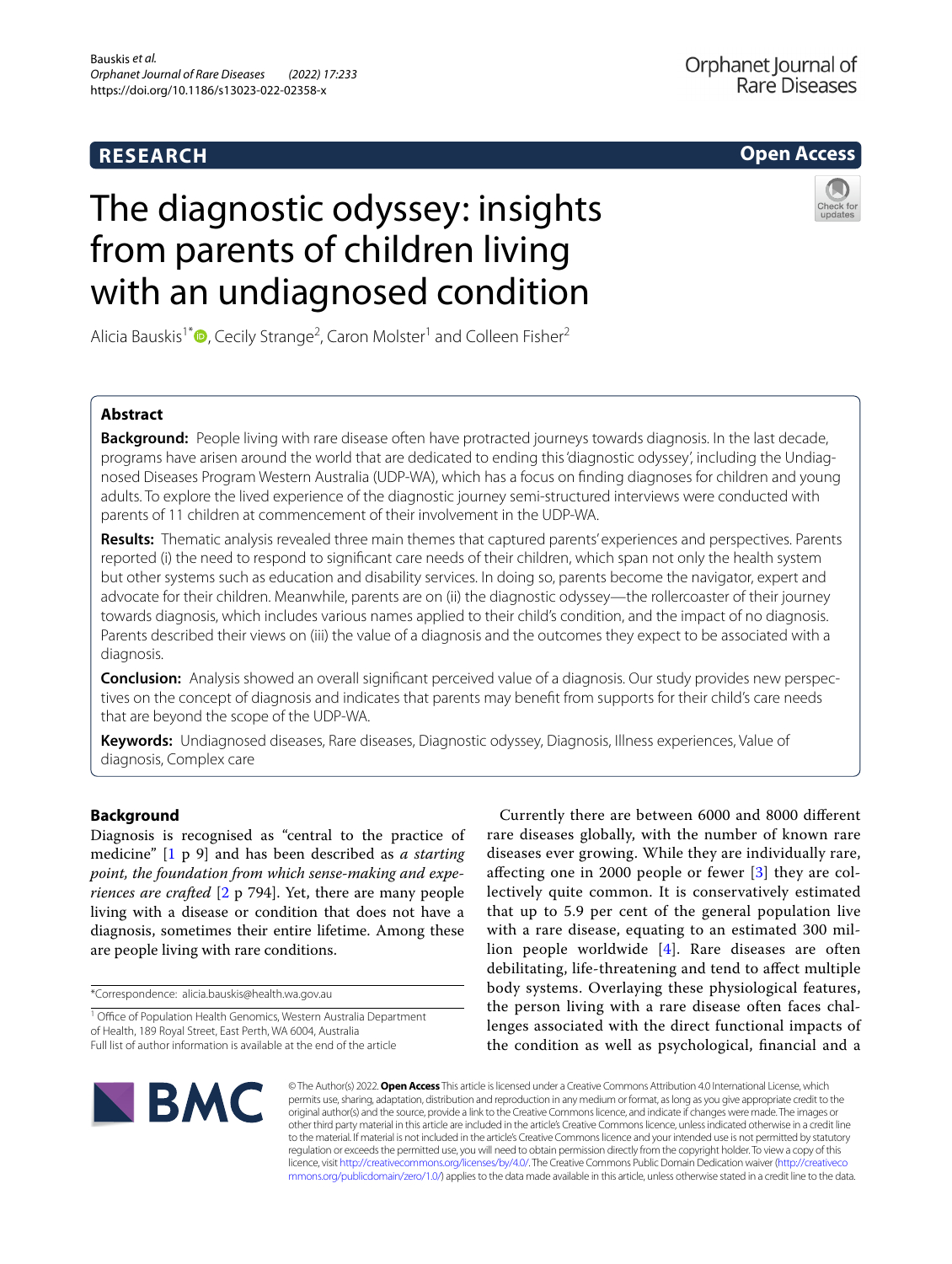range of other difficulties  $[5]$  $[5]$  $[5]$ . They also have to contend with the segmentation of medical specialities, a well-recognised barrier to their multidisciplinary care needs, and encounter challenges accessing supports from other systems, including those which deliver social services [\[6](#page-12-5)]. In the Australian context for example, people living with a rare disease often need to access care from across at least two separately funded systems being the medical and disability systems; the latter of which provides care encompassing home care assistance, speech, occupational and physio therapies as well as supports like respite care. Signifcantly, disease rarity is often associated with diagnostic delay, or no diagnosis at all. Recognition has grown over the last decade of the "diagnostic odyssey", a term frequently applied in academic literature to describe protracted journeys towards diagnosis for people living with rare diseases  $[7-10]$  $[7-10]$ .

A number of survey-based studies have been conducted for both adults and children revealing that the journeys towards diagnosis typically involve multiple interactions with the health system, inconclusive results and misdiagnosis as well as delay in reaching diagnosis [\[5](#page-12-4), [6,](#page-12-5) [11](#page-12-8)[–13\]](#page-12-9). For example, Zurynski et al. 2017 [[13\]](#page-12-9), showed that 38 per cent of families of children with a rare disease consulted six or more doctors to receive a diagnosis and a survey of adults living with a rare disease revealed that 30 per cent waited more than fve years for diagnosis and half had received an incorrect diagnosis [\[5](#page-12-4)]. Further, late and misdiagnosis of rare diseases have recognised associations with medical, physical and mental health burdens for the patient, and fnancial and emotional burden for the patient's family [\[10\]](#page-12-7).

Before the term diagnostic odyssey took hold in academic literature the experience of individuals with an unresolved diagnostic status had been studied. Nettleton, 2006 [[14\]](#page-12-10) explored the experience of people with 'medically unexplained symptoms' (MUS), and found that living with uncertainty, and dealing with a lack of legitimacy and resisting psychological explanations for their condition were signifcant challenges [[14\]](#page-12-10).

Despite studies exploring MUS and the growing body of literature making reference to a diagnostic odyssey for people living with rare diseases, there is a lack of literature that captures the detail of the lived experience of these journeys from the patient and carer perspective. A number of qualitative studies have addressed this in part through a focus on the outcomes of diagnostic (often genetic) investigations for rare diseases in both adults [[15\]](#page-12-11) and children [\[9,](#page-12-12) [16](#page-12-13)]. However, until recently, there has been limited literature addressing the experiences of parents of children with undiagnosed conditions, especially with respect to their diagnostic odyssey journey before the outcome of an investigative process is received, and their orientation towards this outcome.

In 2017, Spillmann et al. began to address this signifcant gap with an article that explored one-page written accounts from parents of children, as well as adults with their own undiagnosed condition, who were applying for the United States of America (USA) Undiagnosed Diseases Program [[17](#page-12-14)]. Spillmann et al. [[17\]](#page-12-14), applied Frank's [[18\]](#page-12-15) three illness narrative types of 'restitution', 'chaos' and 'quest' to analyse the accounts. However, as Frank had used these narrative types to explore the narratives of diagnosed adults, they were adapted to capture parental experience of having a child with an undiagnosed condition. In doing so, Spillmann et al. [[17\]](#page-12-14) found that all the parents and probands (adults with the condition) described chaos narratives, explaining the emotional challenges and frustrations of continually looking for a diagnosis, with parents particularly concerned with the uncertainty of their child's future. The authors reported that some of the parents described a restitution narrative of "acceptance of a new normal" [\[17](#page-12-14) p 9] and that several parents provided quest narratives including a focus on the "positive attributes of the child" [\[17](#page-12-14) p 7] and "new parenting strengths and advocacy" [[17](#page-12-14) p 9]. Spillmann et al. [\[17](#page-12-14)] concluded that restitution and quest narratives moderated the chaos parents experienced and found the illness narratives varied between parents and probands.

In addition to the lived experiences surrounding diagnosis, diagnosis itself has been the subject of considerable sociological investigation [[19](#page-12-16)]. Blaxter [[1\]](#page-12-0) proposed the domains 'diagnosis as category' and 'diagnosis as process' with the former in essence being the label or named applied to a disease and the latter being the "negotiation, multiple investigations and trial and error" [[2](#page-12-1) p 796] undertaken to arrive at the name or label. Blaxter's domains were expanded by Jutel and Nettleton [\[2](#page-12-1)] to include 'diagnosis as consequence'—the acknowledgement that diagnosis has consequences to those for whom it applies. The three domains of diagnosis as category, process and consequence may be experienced diferently by those without diagnostic certainty, warranting further investigation in the context of rare and undiagnosed diseases.

This present study, which reports on interviews conducted with parents of children in a program aimed at fnding diagnoses (the Undiagnosed Diseases Program Western Australia, described below), adds signifcant depth to our understandings of the experiences of parents of children with suspected rare diseases but who remain undiagnosed. Further, the concept of diagnosis is explored in relation to their accounts, helping illuminate elements of these journeys and in turn, providing some new insights into diagnosis.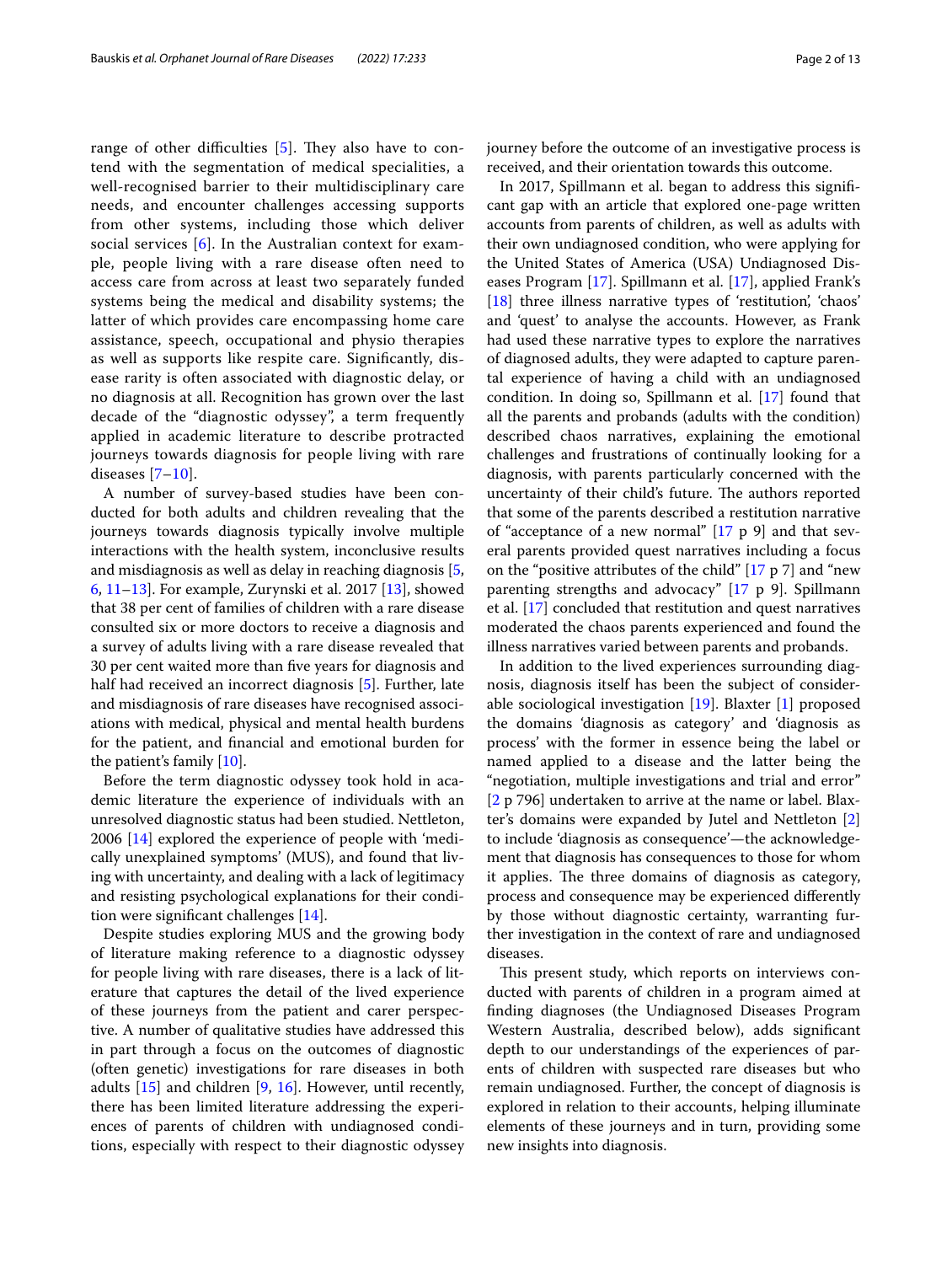## **The undiagnosed diseases program WA**

A signifcant reason for diagnostic delay is the lack of familiarity among health professionals with the many thousands of rare diseases, an issue compounded by the tendency for rare diseases to display heterogeneity in symptoms, where two individuals with the one rare disease can present very diferently. Additionally, assembling the multi-disciplinary teams that are often required to help unlock the cause of multi-system disorders is challenging in fragmented health systems that have silos of medical specialties [[20](#page-12-17)]. All the while, the development and utility of genomics knowledge and technologies increases as the cost of integrating genomics into healthcare systems decreases, a phenomenon that may be accelerated with the substantial investment in genomic technologies during the COVID-19 pandemic. With an estimated 80 per cent of rare diseases being genetic; defnitive molecular diagnoses are emerging as potential new answers for those who previously went without a diagnosis [\[21](#page-12-18)].

In Western Australia (WA), to help overcome the protracted diagnostic journey and make the most of advances in genomic technologies, a program was set up to provide diagnostic assistance to those with the highest need; children with long standing complex health conditions that, despite extensive efforts by families and physicians, have eluded diagnosis. Based on the USA program of the same name [\[22](#page-12-19)], the Undiagnosed Diseases Program WA (UDP-WA) was established in 2016 as a clinical program in the WA public health system with a small amount of seed funding from the WA Department of Health and a reliance on the donated time of a wide range of clinicians. Meanwhile the core staff of the UDP-WA have been enabled through signifcant philanthropic funding. The WA public health system is exploring ways to make the program sustainable within the system's funding mechanisms. At present the UDP-WA is currently one of a number of such programs internationally [[23,](#page-12-20) [24](#page-12-21)]. The UDP-WA accepts patients aged between six months and 16 years, with a paediatric cohort considered as an appropriate starting range due to limited capacity with the possibility to consider expansion later. Eligibility criteria for the program include those who are: (i) generally at least 6 months old; (ii) have chronic, complex and typically multisystem diseases; (iii) are well known to the public health system; (iv) have typically had multiple specialist assessments and hospital admissions; and (v) have clinical factors supporting the possibility of obtaining a diagnosis with current approaches, yet remain undiagnosed [[25](#page-12-22)]

In their 2017 paper, Baynam et al. [[25\]](#page-12-22) outlined the seven stages of the UDP-WA program. Critical among these stages is the convening of the UDP-WA multidisciplinary expert panel. This group follows standard operating procedures that includes brainstorming diagnostic approaches (asking questions such as: should we run this scan again?) and possibilities (making suggestions such as: perhaps it is this condition?) for approximately one patient per month, with genomic investigations frequently undertaken and informed by the multidisciplinary process. With the longer-established UDP in the USA achieving approximately 25 per cent diagnostic rate [[26\]](#page-12-23), the limited chance of diagnosis is conveyed by the UDP-WA clinical team to families as they enter the program, to help moderate their expectations on the likelihood of diagnosis. At the conclusion of the program (stage 7), all families receive a report, irrespective of whether a diagnosis has been found  $[25]$ . The report outlines important new phenotypic fndings and test results and suggestions for further assessments and changes in care and can include facilitating connections with relevant support groups or patient communities [[25\]](#page-12-22),

## **Methods**

An evaluation study of the UDP-WA utilising a generic qualitative design [\[27](#page-12-24)] aimed at building a greater understanding on families' journeys as parents/caregivers of undiagnosed children with complex medical conditions, their experience in the program and the impact of diagnosis or any new information that the UDP-WA could provide families. This article reports findings from the baseline parent interview data of the evaluation.

#### **Participants and recruitment**

Parents of children involved in the UDP-WA were invited to be involved in the evaluation study. Invitations were extended by the UDP-WA Coordinator whose role was to liaise with families and coordinate clinical appointments. For those parents agreeing to take part, the Coordinator provided their contact details to the evaluation research team to allow next steps to be arranged. The UDP-WA evaluation team were independent from the UDP-WA care team and participant information shared was restricted to details that enabled the evaluation team to contact families. No other personal information was shared.

Thirteen families were invited to participate with one family declining. In total, thirteen parents (12 families) were involved in the interviews, with one family excluded from the baseline analysis performed for this article as they received a diagnosis before the frst interview took place, meaning it did not represent a true baseline. Participants from the remaining 11 families in scope for this article were 11 mothers aged 25 to 50 years and one father (5b) aged 46 years who participated in the same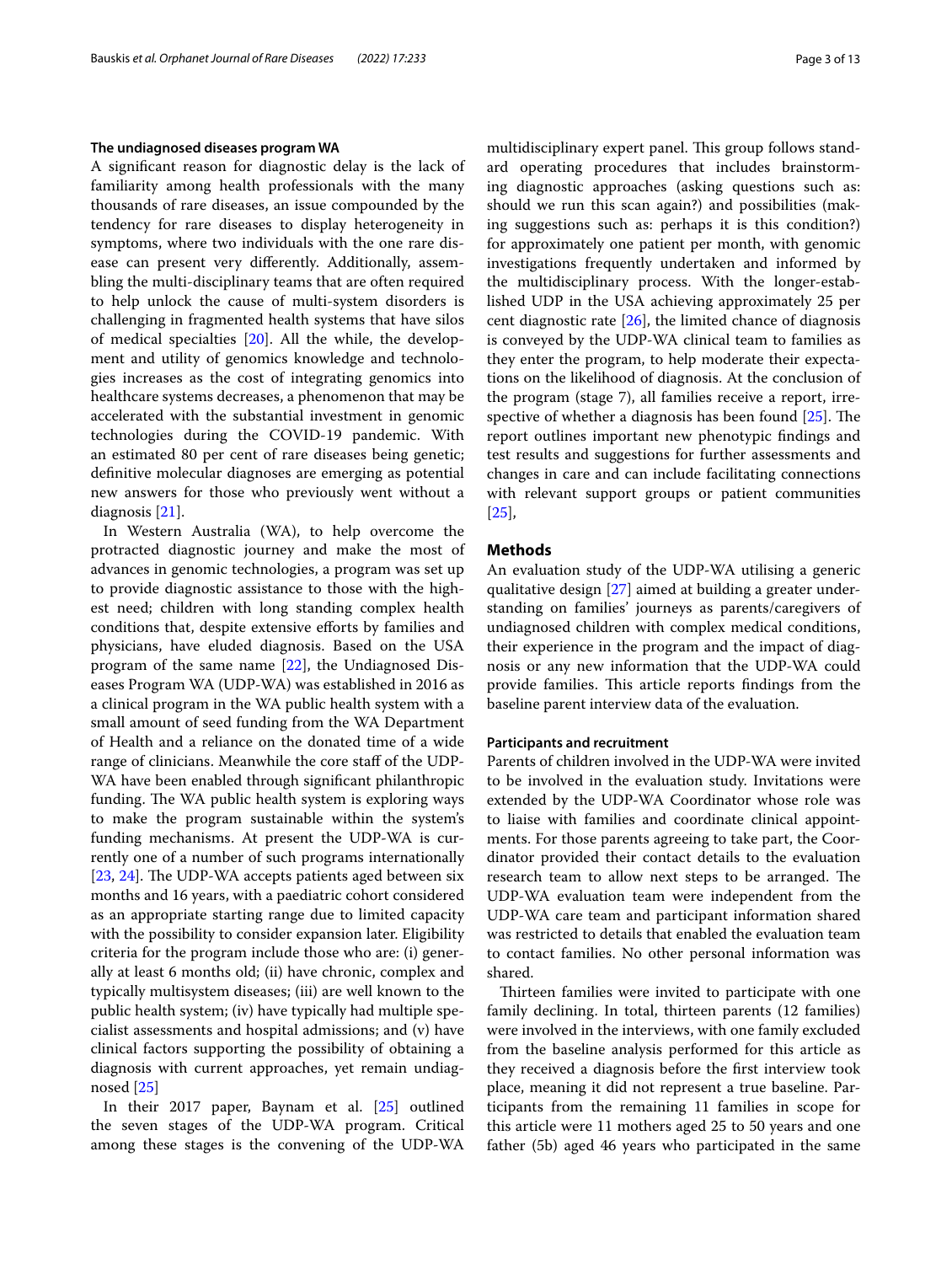interview as his wife (5a). Despite the interviewer characterising information provided from each individual interviewee (5a and 5b) in this interview as corroborating and supplementing the perspective of the other  $[28]$ , it may have been that, had individual interviews been undertaken, other information may have been forthcoming reflective of unique individual experiences or perspectives. The children with an undiagnosed condition were aged two to 13 years and their siblings were aged two to 19 years. Eight families had two parents in the primary home. With the exception of one foster mother, all participants were biologically related to their child with an undiagnosed condition. Due to limited patient intake into the UDP-WA, recruitment occurred over an extended period, October 2016 to July 2018.

## **Data collection**

Data were collected using in-depth, semi-structured interviews. These interviews were conducted with parents at a time and location that suited the family. Two families lived in regional WA and as such, these interviews were conducted by phone. For the nine families based in the Perth metropolitan areas, three interviews took place by phone and the remaining six interviews took place in homes. Interviews were conducted by two of the authors (CS & AB). The interviewers introduced themselves to participants, including their workplace and role, and fostered a rapport and a safe environment for interviewees to discuss their experiences and perspectives. Both interviewers have had several years' experience working in public health and related community research and CS is a registered nurse. Interview length ranged from 40 min to two hours and 40 min with the majority of interviews being at least one hour in length. The interviewers debriefed following interviews and maintained feld notes and an audit trail. All interviews were transcribed verbatim.

#### **Analysis**

A thematic analysis based on the approach proposed by Braun and Clarke [[29\]](#page-12-26) was employed with assistance from NVivo11 for data management. Transcripts were read by all authors and the initial thematic analysis involved immersion in the data by authors AB & CS and a generation of initial codes. Noting their diferent 'analytical lens' [\[27](#page-12-24)], infuenced by a range of factors, signifcant of which being place of employment, AB & CS discussed their diferent perspectives and understandings when further revising codes and the development of potential themes and a thematic map [\[29](#page-12-26)].

CF and CM undertook a key role in reviewing codes and potential themes. Importantly, their analytical lens [[27\]](#page-12-24) was diferent in terms of their relative 'distance' from the data. AB and CS had developed a 'closeness to data' [[30\]](#page-12-27) through not only hearing interviews first-hand but also through engaging in pre and post interview discussions with participants, which on occasion could lead to spending over three hours in a participant's home. As such, certain knowledge and assumptions were held by AB and CS, that CM and CF drew out and challenged through both desktop review of data and in–person discussion. These review processes helped the team arrive at fnal themes and sub-themes, as well as the supporting quotes from participants.

An additional approach taken to understanding and presenting data was that a meaning-centred or interpretive approach to exploring the subjective lived experience of parents with children in the UDP-WA, particularly in terms of their feelings, experiences and perceptions of diagnosis (or lack thereof). In doing so, metaphors parents used to describe their experiences have been incorporated into our results.

## **Results**

Three main themes captured parents' experiences and perspectives. Parents reported (i) the need to respond to signifcant care needs of their children, which span not only the health system but other systems such as education and disability services. $<sup>1</sup>$  $<sup>1</sup>$  $<sup>1</sup>$  In doing so, parents</sup> become the navigator, expert and advocate for their children. Meanwhile, parents are on (ii) the diagnostic odyssey—the rollercoaster of their journey towards diagnosis which includes various names applied to their child's condition, and the impact of no diagnosis. Parents described their views on (iii) the value of a diagnosis and the outcomes they expect to be associated with a diagno-sis. Themes and sub-themes are displayed in Fig. [1](#page-4-0) below.

## **Theme 1: responding to signifcant care needs**

Parents shared their experiences of looking after a child not only without a diagnosis for their condition but often with signifcant care requirements. On the medical front, many children had multiple symptoms, and many had comorbidities and health conditions requiring frequent attendance at hospital clinics. Several had spent signifcant periods admitted to hospital. All children saw multiple specialists to help manage their health care with one parent reporting that their child saw 17 diferent medical specialists in the last year alone.

The range of disability for children, as described by their parents, extended from requiring some support in the mainstream school system to intensive specialist

<span id="page-3-0"></span> $1$  In Australia, the disability services sector provides speech, occupational and physio therapies as well as supports like respite care.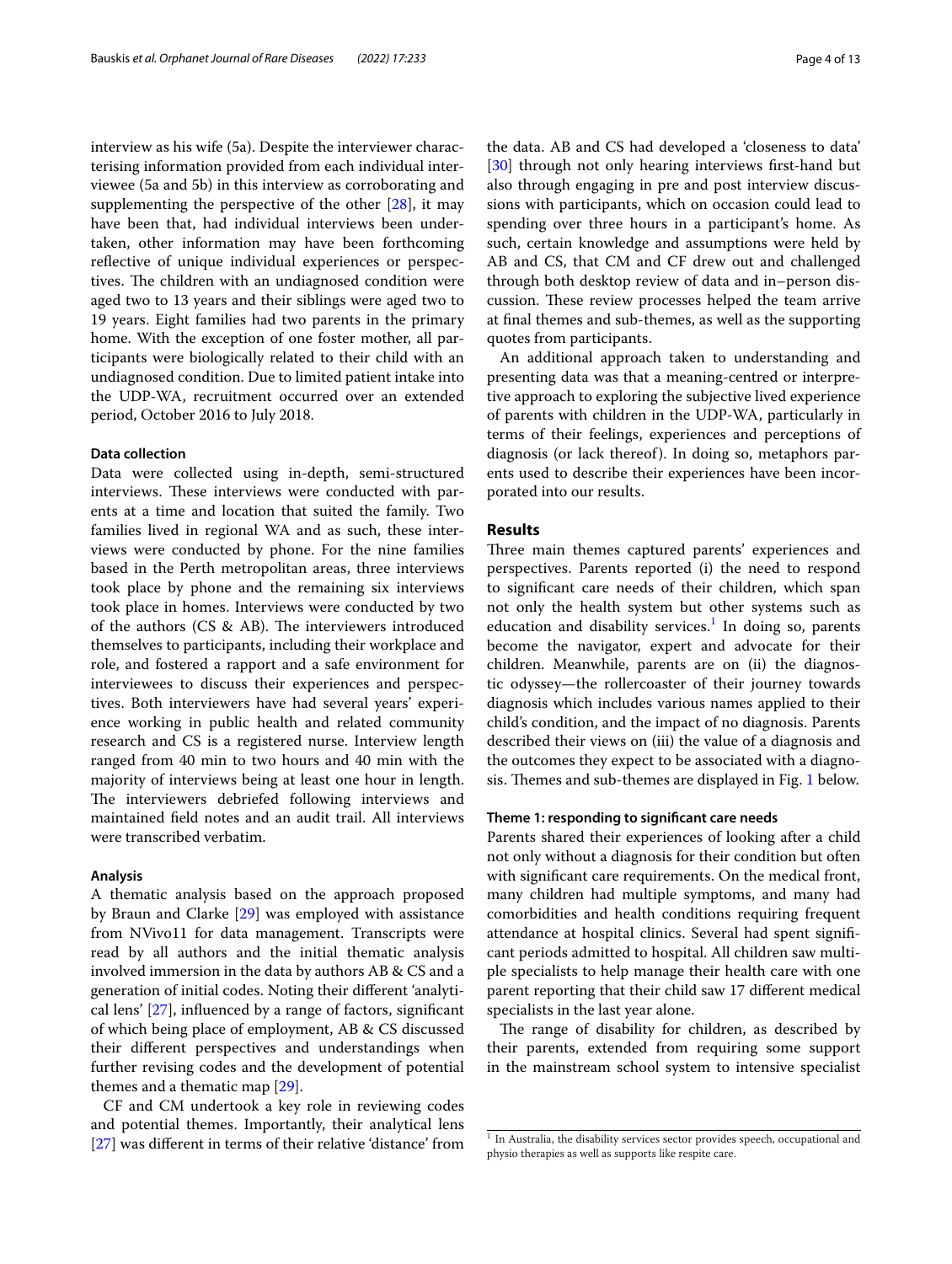

<span id="page-4-0"></span>support in an additional needs school. Nearly all parents reported that their child had experienced developmental delays in areas such as speech, feeding and toileting compared to their age equivalent counterparts, with a number requiring intensive supports. These delays varied from being minor such as *maybe a month behind (P2)* through to signifcant with one parent describing the

receipt of *a school psychology report that says something to the efect of the child's physical and intellectual disability appears to be so profound, it's difficult to complete this* assessment *(P5a).*

Several parents had experienced the near-loss of their child and for some, concern about their child's mortality was expressed with one parent describing time with their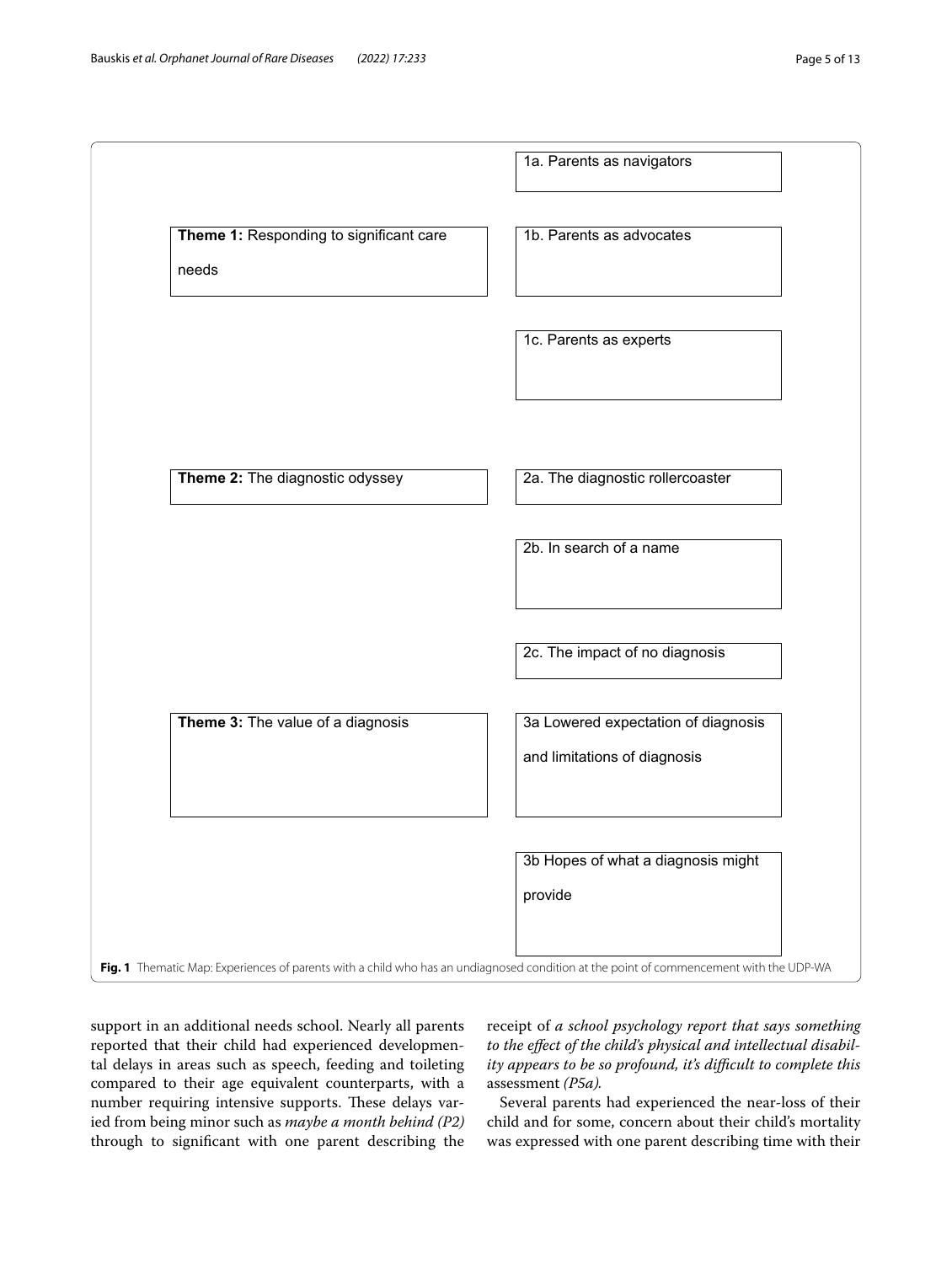child as *borrowed* (P11) and another talking about the need to *mak[e] the most of our time as a family together (P7).*

For many parents, concern was frst raised about the health of their child before birth or in the frst year of life, and they had been navigating the health care system and other support systems thereafter. To meet the care needs of their children, parents described constantly coordinating and managing medical, other support appointments and connections across numerous services. In addition to getting appropriate medical care, children required support with fnding a range of services delivered in the community setting such as education and a range of disability services which provided occupational, physio and speech therapy and support, such as respite care.

Several parents spoke about the "system" separation between medical management and disability management when the two are closely connected and would beneft from being managed together rather than in silos.

*Young children, their disability and their medical complexity kind of rest hand in hand… and the system spends its life trying to separate those things… so the systems then need to change to support that better. (P5a)*

Parents' description of navigating systems invariably included anecdotes of being an advocate for their child. One parent described her role as a *secretary*, as distinct from a caregiver, in navigating both health and disability services and advocating for their child by following up overlooked appointments and trying to secure care support items.

The care was one thing... but it's... following up med*ical professions, because—I haven't had an appointment for over a year. So, now I have to keep a diary to make sure that he's getting all his appointments.*  This morning I've been on the phone to the disabil*ity services, because they're saying they won't give us another sleeping system…. And I've just been on the phone talking to them to fnd out why. So, (child) needs his own secretary, as well as a mum. (P6)*

Most parents had to advocate to get their child support within mainstream schooling or access to schools for children with additional needs. Some parents reported having very supportive schools, while others needed to advocate along with the school to secure assistance for their child.

*But in the start, there was a real, for me, a bit of burnout because I was going down the school and I was rattling cages trying to get help and support because he clearly needed it… but no one would* 

*deem him worthy of any assistance. I've hit my head against brick walls everywhere and got absolutely nowhere. (P12)*

Parents described how they needed to be assertive or proactive in getting the best possible care for their child across all settings. This included developing greater confdence in their ability to understand their child and seek other expert medical opinions if need be.

*I've been in the system for a long time. I've learned that if I wanted another opinion… I go get it because I'm not happy just taking what's being told to me… also from the very beginning, if I have an instinct about something, I try and stick to that… I've learnt from my mistakes. (P4)*

In addition to navigating and advocating within health and across diferent systems, parents become experts in their child's condition and management. Many described needing to convey complex information about their child's medical condition to clinicians. For one parent this involved flming their child's seizures never-before seen by their medical team.

For some parents their roles as navigator, advocate and expert extended into proposing investigations or diagnostic possibilities for their child with one parent describing the *self-diagnosis* of an aspect of their child's condition:

*I found like dyspraxia and things like that and we went into the paediatrician and said, 'Well, this describes him. Why isn't it this?' and then they went, 'Oh yeah, he does.' So, you fnd you've got to do a lot on your own self-diagnosis to get anywhere. (P12)*

Another parent, who had undertaken a lot of their own research, explained:

*I went to our doctor and said 'Can we please be referred to genetics? I found some research and I think that there is permutation on this protein.' (P11)*

Despite, or perhaps because of these efforts, most parents spoke of discovering new perspectives on life and experiencing personal growth. Parents talked about sibling maturity and the strength of family members.

*We've grown compared to what we used to be, like, you know, going through what we did and I think it just makes us bigger people, stronger people. (P2)*

Several parents were involved in support groups associated with a feature of their child's condition such as epilepsy. However, many support organisations are condition-specifc and often parents of undiagnosed children are unable to connect to these groups. Belonging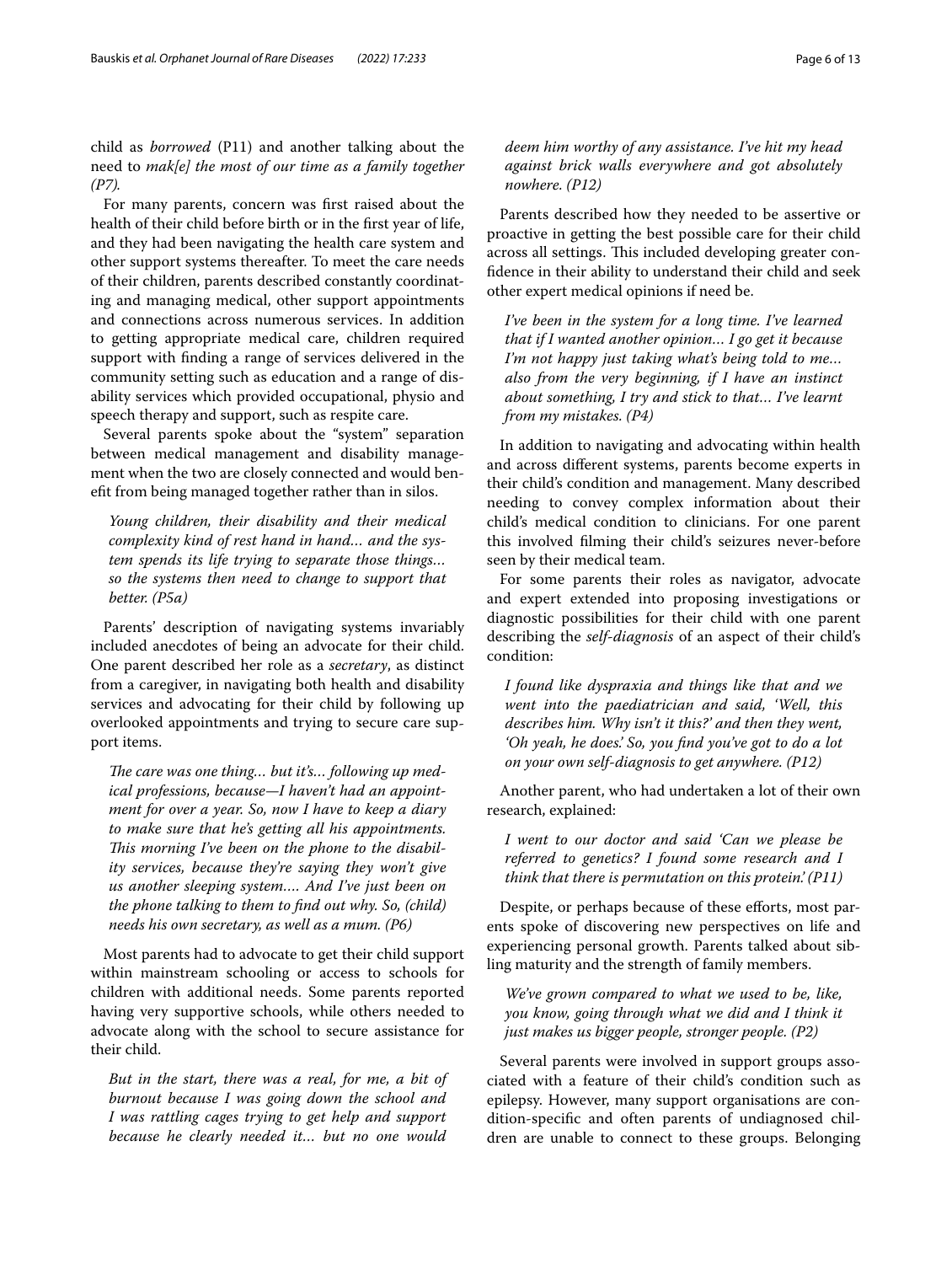to a support group strengthened personal agency and aforded parents a sense of solidarity as well as opportunities to further develop their expertise on their child's condition and the systems they needed to navigate to meet their child's needs.

*We (in the support organisation) were all on the same page… you're already reeling from the fact that your child is no longer normal anymore, and, 'Okay, so what do we do?' and nobody can tell you what you got to do. … you're just surrounded in unknown and when you get to a place like… the support group, everybody doesn't know everything there, you know. So if you fnd out one snippet of information, you share it with the group. (P5b)*

## **Theme 2: the diagnostic odyssey**

The parents involved in this study had children with suspected rare diseases, but they had as yet not received a diagnosis at the time of the interview. As such, they did not have a 'name' that they could apply to the full suite of their child's symptoms. For many parents, concerns about their child's health were raised during pregnancy, at birth or during the frst year of infancy, with several undiagnosed children now in early adolescence. The diagnostic journey commonly involved a *rollercoaster* of concerning and reassuring indicators, including receiving incorrect diagnoses or being informed of potential diagnoses of severe conditions that were later negated. Emotional states experienced by parents during this period included *shock, stress, worry, and feeling overwhelmed.* The emotional rollercoaster experienced with a potentially severe diagnosis is illustrated here:

*So, when I researched into that (potential diagnosis), I got a massive shock, because obviously, this is a severe intellectual disability, where we knew something was wrong, but not to that extent. (later) He's been tested for all three of them (potential diagnoses) and were negative on all three. So… we kind of went back to the drawing board. (P6)*

Another parent spoke of her experience during pregnancy where she was informed of a diagnosis of a lifelimiting condition for which her child would have a life expectancy of several days to under one year, only to be told later that her baby was *fne*.

*They told us that (child) wasn't gonna survive... that she was (name of chromosomal condition)…where they don't live longer than a year or they'll live a couple of days and pass on. And we were thinking, 'well… would it be okay if she's not gonna survive or have we come to terms with that?'. And then a* 

*week or two weeks later they said 'Oh, no she doesn't have that'… when they did the amniocentesis… it came back negative. The doctor was like 'Well, I don't know what's wrong with your baby'. One minute they're saying she's not gonna live and then she's (doctor) saying she's fne… She's still growing, we just have to wait. (P2)*

Without a diagnosis, signs and symptoms were sometimes elusive and hard for health professionals to pinpoint or to plan management. Children often experienced severe symptoms without warning or explanation contributing to the 'rollercoaster' experience, as described here by one parent.

*Tey're big seizures and… it was quite unusual, so we were told for a child to present with the type of seizures he was having without some kind of cause, and he was… treated as if he had an infectious disease which they discounted. … he ended up in the ICU and had a variety of drugs pumped into his little body. (later) (P5a)*

Throughout these journeys parents described accounts where the medical professionals were baffled and surprised by children's presentations yet ultimately agreed that the children were unwell. However, some parents felt that their account of symptoms was not always believed by the medical profession unless it could be witnessed by them frst-hand.

They [medical professionals] captured a clinical sei*zure on EEG in video and she (the doctor) actually raced down that day and said, 'It's exactly as you have been describing.' I said, 'Well, I don't make it up…'. (P5a)*

While not in possession of an overarching diagnosis, most undiagnosed children had received one or more diagnoses for certain aspects of the condition. These diagnoses, many of which are often considered a complete diagnosis for other individuals, include epilepsy, vasculitis, and autism. They also include generic diagnoses such as intellectual disability, which does not point to a particular condition and includes diagnoses that are both generic and time-limited such as global development delay which is recognised until age six years (in Australia).

*Until the age of six, we've been known as global delay. And now he's turned seven, it's been classed as intellectual with no name because—yeah, nothing's been confrmed." (P6).*

These "labels" can provide a practical function for parents, supporting their communication with service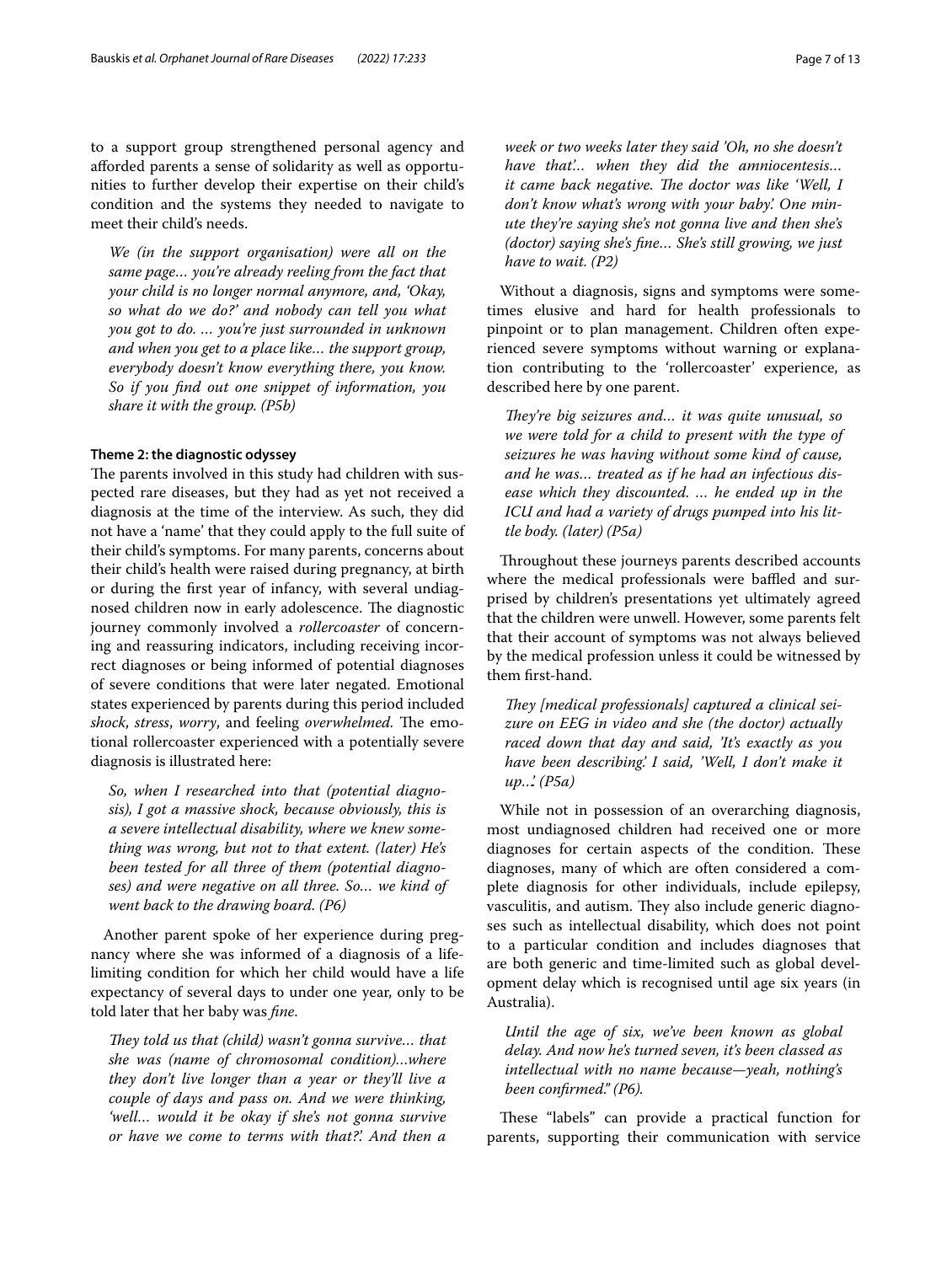providers and in some cases enabling access to specifc supports. *We have got some diagnoses. So, we get support through those. (P11)* With some diagnoses acknowledged as being provided purely to access support:

*When he was at [education support school] he got given the diagnosis of an intellectual disability. Now… he's only got that label (diagnosis) to keep his spot there. (P9)*

The outcome of their protracted, winding diagnostic pathways that have yet to result in a conclusive, overarching diagnosis, is that parents are still searching for a *name* that they can apply to the full suite of their child's symptoms, a *label* that means they can *tick a box* to say what their child's condition was. For several parents this was *"the hardest thing—not having a label to put on it" (P10)* and ultimately, not having a name/diagnosis had a cascade of consequences for parents and their children.

Parents talked of the difficulties they had interacting with the health system when their child did not have a diagnosis. A key issue of concern was the need to repeat their child's symptoms all the time.

*So, when you've got a kid with a laundry list a mile long of issues and no name for it, no diagnosis, you can't just go in and say, 'My son has this'. You've got to list the 50 things that are diferent about him every time with a diferent doctor and start again and you never get anywhere. So while the doctors might say this, just give it a name. It does make a diference to be able to just go to school or whatever and say, 'He has this', and that's something they can look at and that's something I can look up. So that was the most challenging thing. (P12)*

Parents described concerns about treatments and healthcare management approaches that had unknown efectiveness. Healthcare teams undertook procedures with no guarantee of usefulness as illustrated here by one parent who described treatments for her child as *grasping at straws* as *they (medical team) have no idea*.

*Because with (child)… it was just trial and error with treatments to try and keep him alive because things that they were expecting to work didn't work and actually went quite often the opposite way. (P11)*

*Nobody seemed to be able to say to us, 'Tis is what we're gonna do and this is what is going to work.' Like when he had his frst surgery… they said it went great… and then they said 'Well…we don't know whether his [body organ] is just gonna shut down at one point and he'll pass away.' Because they have no idea. So… that's been the hardest thing… I kind*  *of felt that we were fumbling along just hoping that something would work without anyone being able to say 'In this condition, if you do this, this is what will happen.' (P11)*

With no diagnosis or clear clinical pathway parents felt there was *a black hole (they) fell into very early as there was no box to tick. (P5a)* The health care system was responding to changes but was not able to predict or plan for future unknown needs. Several parents described how new and unexpected health issues continued to present.

*Our whole roller coaster from when she was discharged after the diaphragmatic hernia repair has been these shocks…When she was discharged… I was told that she was fxed. So, from then on, it was just these really stressful situations, where she'd start doing something that's completely out of the blue… Why is she shaking? Why is she turning blue?… I'd take her to hospital, 'So, she's not tolerating her food'… 'Give her a nasogastric top-up… go home'. Then I'd be giving her the nasogastric top-up, but she's bringing that all up… Back to hospital… And then, I was coming home with a child that I knew… there's something bigger. There's so many things wrong with (child) and I still don't know why. (P7)*

Without a diagnosis, many parents felt they did not know what the future will hold for their child and this was concerning to them with one parent describing that *I just want to know what it is because I wanna know what the future holds. (P11).*

*We…never will know if (child) will ever catch up to the same level of his peers. He's at age three level now. Will he ever catch up? It's just not knowing what to expect for him when he's older. I guess with some syndromes, you've got an idea. We—that's the hardest thing—is not having a label to put to it and just not knowing what the future holds for him—I mean… he's a happy bright little boy and very sociable… but who—intellectually, we don't know where it's gonna head... And that's the thing that's eating us up, really. We just don't know where life is gonna you want the best for your children. (P10)*

As mentioned in Theme 1, some parents belonged to a support group for one of the health conditions their child had, for example, epilepsy. However, for other parents, without any diagnoses for their child it was difficult to connect with others to share experiences and fnd support.

*No support network in a sense. I can't fnd another family with a child like (him) that I can connect with*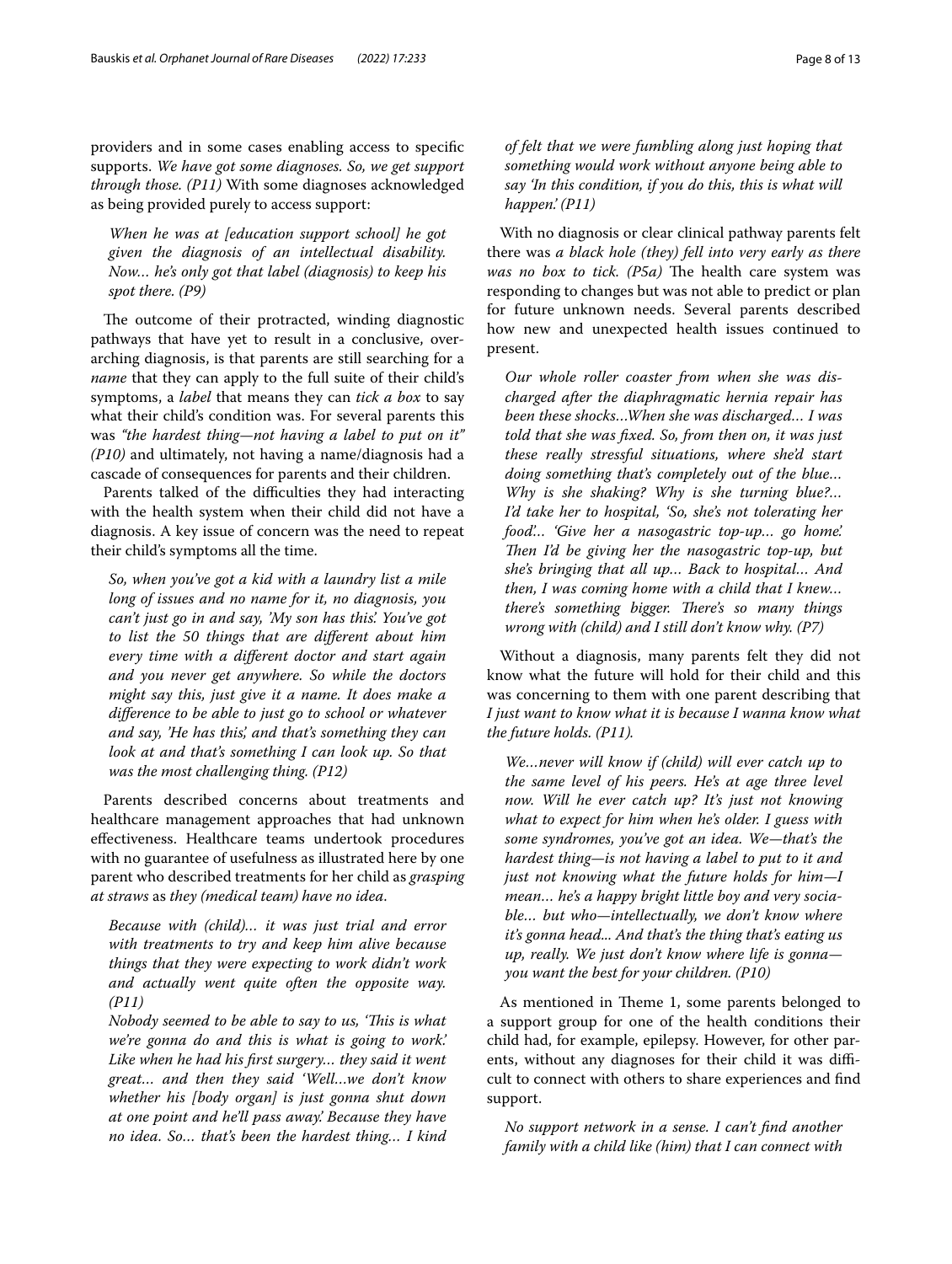*and have that connection… 'My child has this, and I can't connect with you because my child doesn't have that.' He's got A, B, C, D, E… so I can't connect with anyone. I'm on support pages but I haven't come across anyone that has any similarity to (child) that I can connect with. (P9)*

## **Theme 3: the value of a diagnosis**

To help moderate expectations, UDP-WA personnel prepare parents of children going through the program by explaining that the chance of fnding a diagnosis is about one in four. This may have contributed to the fact that most parents showed a degree of restraint when talking about diagnosis and their child. Additionally, years of unsuccessful investigations had lowered the expectations of some for fnding a diagnosis, as described here.

*I don't mean this the way it sounds, but I don't have big expectations because it's been this long and they still don't really know what's going on with him. (P10)*

Most children in this study were living with very complex medical conditions and some parents candidly shared that a diagnosis would not alter their child's health situation. As described by one parent*, it's not gonna fx (child*) (P10). Another described that a diagnosis would unlikely result in any health improvements, or change the life trajectory of their child, nor that of their own:

*We're really realistic. It doesn't matter—and the answer… it won't make any diference to our journey or (child's) life because it's unlikely to change. (P5a)*

Generally, parents had established careful boundaries around their expectations of the likelihood of a diagnosis and what it may deliver, and did not express apprehension about receiving a diagnosis. In fact, all parents unequivocally felt that there were real benefts in their child being diagnosed. Generally, parents felt that obtaining a diagnosis or new information could provide answers or *context* to help explain and understand their child and *what they are dealing with.* This would lead to greater certainty about the future and enable the development of plans or health care pathways to follow, although a diagnosis was not expected to change the daily health needs and care of their child. As proposed by one parent, the knowledge that diagnosis brings is *power*:

*Knowledge is power, like I said before. And for me, tell me what I'm dealing with, because it is what it is. It's not gonna change anything, it's not gonna make her any sicker, it's just gonna tell me what I can expect down the track. And every doctor that I see, when I talk about prognosis, or even when some* 

*new thing comes up… Every single time I see a doctor, 'What was the overarching condition? What are we dealing with?'. Tey don't know, so there's no information that I can give them to help them put… what's happening with her, into a context, either. So, it's not just about me and my little research as a very medically untrained person, it's also about the doctors, and giving them a context. (P7)*

A number of parents saw the possibility that a diagnosis could help predict future health problems of their child, enabling carers to *know what to look out for*:

*And in my mind, one of the other main reasons I want a name is that sometimes what comes with the diagnosis is knowledge that they might be prone to heart problems or something else, just to know what to look out for but it all probably surrounds understanding and getting support for him. (P12)*

Some parents talked about how a diagnosis will help them plan future pregnancies and clarify the risk of reoccurrence for the siblings when they have children. A diagnosis would provide some information or reassurance on the risk, if any, as described here:

The geneticist said 'Are you gonna have more children?' and we're like 'No' and she goes 'The test*ing is still relevant because of (siblings)'. She said, 'When they have children, they may need to know this information,' and I was like, 'Oh! I never thought about my children having children.' (P1)*

Others spoke of reduced stress in their lives that diagnosis might bring. One parent was seeking a diagnosis for this purpose, when previously they would have avoided the opportunity for their child to be diagnosed.

*I almost would've said no to genetic testing at the beginning… I didn't want to know there was something wrong with my child. I just wanted it not to be so… I just lived in denial… eventually she'll get better and she'll be fne. Whereas now… I've sort of come full circle and it's like… if I now know what's going on hopefully that is going to relieve some of the stress. (P1)*

Several parents spoke of the potential benefts of connecting with other families with a child with the same diagnosis. Connecting with families of children with the same diagnosis would help with explaining what is currently unknown about their child, such as some of their features and characteristics.

*We can connect through stories and what we've gone through and if they've tried something diferent, and just to have a little bit more explanation like why he*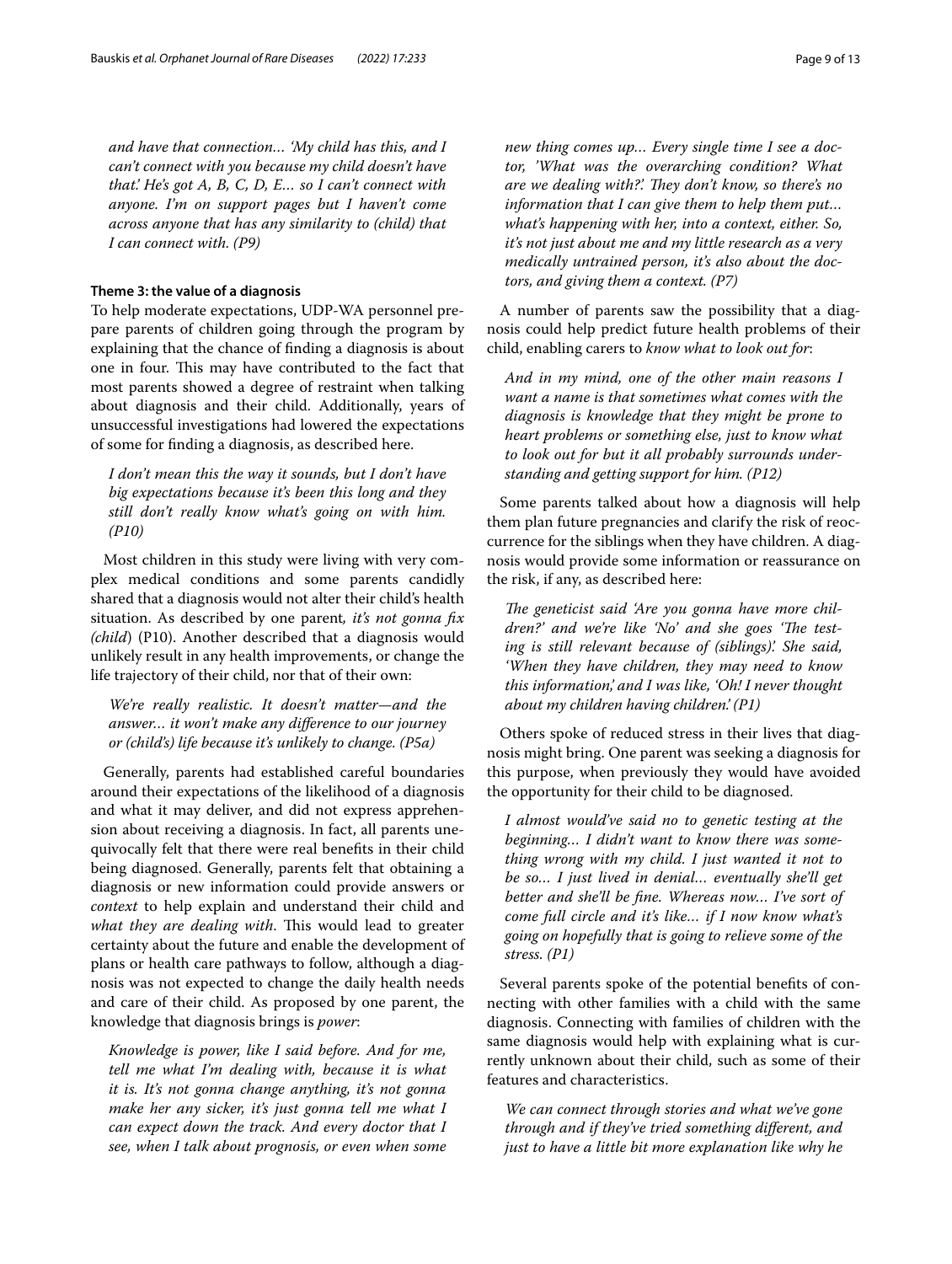*was…so short in height because no one has been able to explain that. So… it's just little things. (P9)*

For other parents, connections with other families with children with the same condition might help to reduce future impact as described here:

*We can't be the only child in the world that has got all these things with their brains going wrong. (later) but if there's another child in the world that's got it… we might be able to get in contact with them and see what they do to try and minimise any impact in the future. (P11)*

Some parents felt a diagnosis would improve access to education support services and future planning as described here:

*Because he hasn't ticked the autism box, school couldn't get funding for him even though he fnished year six at a year two level. So that's been the main reason that I'm looking for a diagnosis because it can get help support for him and for us. (later) (a diagnosis will) give me an idea of maybe what's possible, what might not be possible. I think it just helps because it helps us help him. (P12)*

This was particularly so for parents with older children who had experienced years of advocating for support within the education system.

*Getting him help and access to support is probably the biggest thing. In my view, that's the most important thing instead of just ignoring him and letting him grow up illiterate and when he's able to actually do these things, just being able to get support for him to help him and a name helps that. (P12)*

A number of parents spoke of the benefts that a diagnosis would mean not only for them, but for other families with a child similar to their own, including other families globally. This included parents whose dual purpose for participating in the program was in generating information for the beneft of other families, and potentially their own.

*Like you can't make it better unless you have information, so that's part of our, I think, our role in participating in this program is creating information to be used for others as well as our family's beneft… it just creates information that can be used hopefully. (P5a)*

## **Discussion**

Through Spillmann et al.'s 2017 study, we are provided "a window into living with an undiagnosed disease" [[17](#page-12-14) p1] for parents and adult patients. In our study, the door has been opened and we have been welcomed into the homes of parents (fguratively and in some cases literally) to listen to their stories frst hand. As a result, we see a much richer picture of parents on their journey and see that they occupy signifcant roles such as navigators, experts and advocates for their child. In this, they share similarities with the roles of parents of children with diagnosed rare conditions. Two Canadian studies [\[31](#page-12-28), [32\]](#page-12-29) explored the care coordination needs of children with diagnosed rare conditions and found non-integrated delivery of care gave rise to parents becoming advocates, case managers, and medical navigators for their children. Both studies [[31,](#page-12-28) [32](#page-12-29)] found that parents developed expertise to the extent that they often knew more about their child's disease than health care providers and that many parents would beneft from additional formal supports, including care coordination. The parents in our study share the roles of navigator, expert and advocate with parents of children with diagnosed rare diseases in many of the same ways. However, for our parents this occurs while a diagnosis is absent, adding a signifcant layer of complexity to their journey.

We also learn, of the many frustrations and hardships as parents and the medical profession make eforts to secure a diagnosis. Jutel and Nettleton [[2\]](#page-12-1) propose that the 'rubrics' of diagnosis comprise category, process and consequence. At its simplest, diagnosis is a linear progression where a diagnostic process is undertaken, a category is ascribed and then the patient, their family and care providers adjust and prepare for the consequence. Jutel and Nettleton [\[2](#page-12-1)] recognise the journey is frequently not straightforward and note that "when test results and clinical observations are not compatible, the diagnostician does not simply disregard her or his own assessment but undertakes repair work, at which point we begin to see the interface between diagnosis as a category and a process" [[2](#page-12-1) p795].

This interface between diagnosis as a category and a process is magnifed in the diagnostic journeys experienced by our participants and is characterised by an almost never-ending friction of jarring movements between the two. Some parents insert themselves in the process stage of diagnosis by making suggestions to clinicians about the cause of their child's condition. The tentative (possible) diagnosis and misdiagnoses received along the way, where parents are confronted with life-threatening and or limiting conditions and contemplate the consequences illustrates that our families, over the months and years of the diagnostic odyssey, are frequently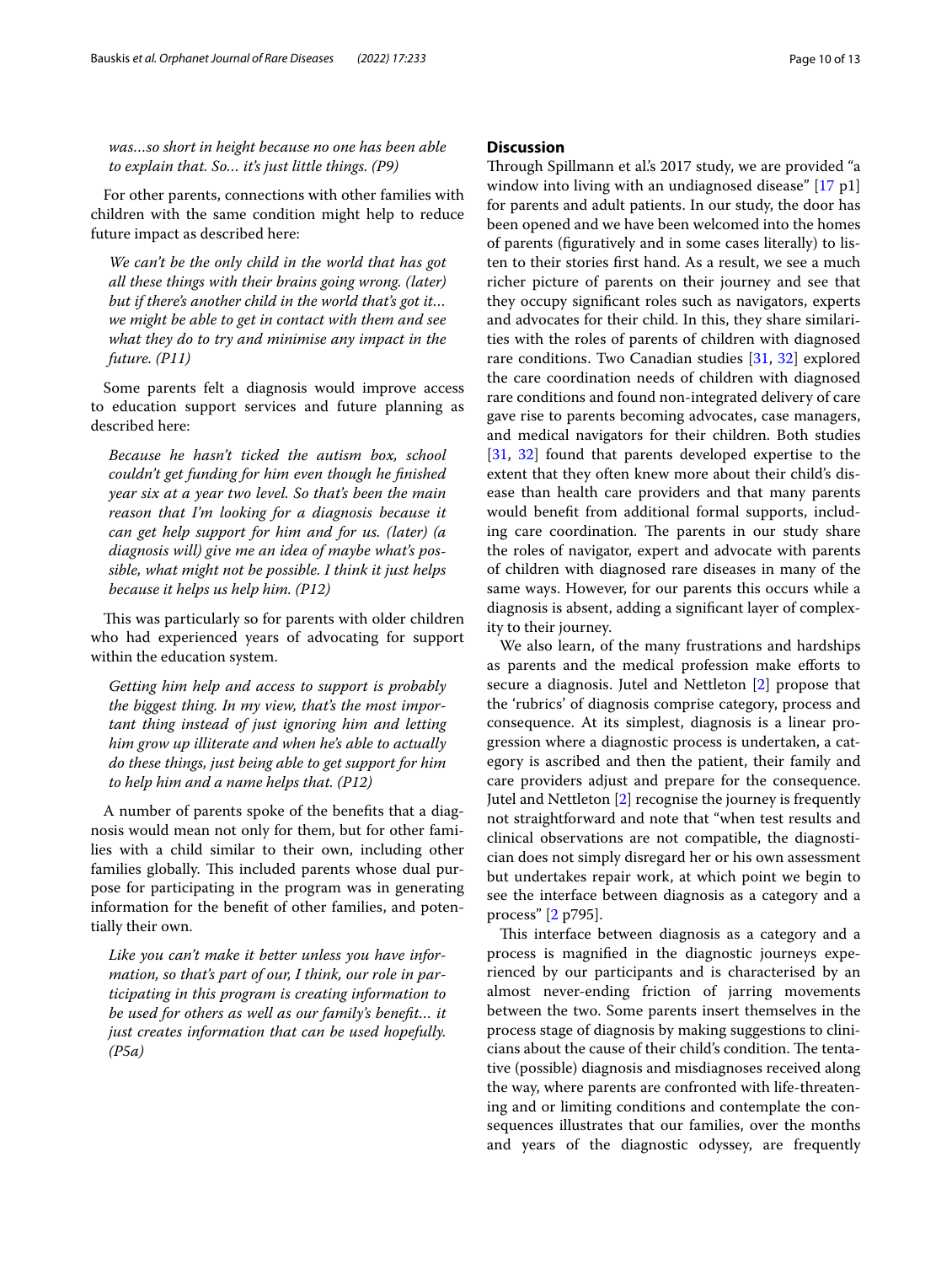experiencing the interface between all three domains of category, process and consequence. On top of this, parents are managing the extensive care needs of their children, in situations where symptoms can emerge suddenly or gradually over time and medical management and treatments change in a process of *trial and error.* It is no wonder that these journeys are described by our participants as a *rollercoaster* with signifcant emotional impacts and are easily recognisable as chaotic experiences [[17\]](#page-12-14).

Further, the meanings associated with diagnosis as a 'category' has been shaped by the journey our participants have travelled. On this journey an overarching, all-encompassing category (diagnosis) has been conspicuous by its absence. Along the way however, many families have acquired sub-categories (partial diagnoses) for aspects their child's condition. A defnitive, overall diagnosis is often viewed by parents as an opportunity to provide answers and a *context* which can cohere these sub-categories and the vast array of symptoms, and can dispel or confrm any tentative diagnoses.

While Jutel and Nettelton [[2\]](#page-12-1) recognise that diagnosis can be a "starting point" for sense-making, for our participants, it is anything but. A requirement to make sense for our parents, and those in other studies [[33\]](#page-12-30), is often needed from the moment health care concerns are raised about their child. While our parents convey a degree of "acclimation to illness uncertainty"  $[15 \text{ p7}]$  $[15 \text{ p7}]$  that many people living with undiagnosed diseases develop, managing the uncertainty *eating us up* remains a signifcant issue. Compounding this is the need to *rattle cages*, to meet not only day to day care, but the diagnostic needs of their children, in some cases causing *burnout*. This, together with an inability to access the care pathways or support networks of those with similar conditions, reveals an alignment with chaos narratives [\[17,](#page-12-14) [18\]](#page-12-15) and highlights a need for additional support in the absence of a diagnosis such as connection with, or local establishment of support groups for the undiagnosed such as Syndromes Without A Name ([https://swanaus.org.au\)](https://swanaus.org.au).

Ofering some counterbalance to the chaos is the personal agency parents use through advocating and bringing expertise and the experience of personal growth. This is congruent with the 'quest' narrative described by Spillmann et al. [\[17\]](#page-12-14) whereby parents of undiagnosed children are able to focus on the positive and discover new parenting strengths.

While some tension was reported by participant between themselves and the medical profession in relation to parents' description of unusual symptoms experienced by their children, overall the medical profession recognised that children were living with an underlying illness of some kind. As such the need to seek recognition of the legitimacy of ill health from care professionals, a major feature of adults living with medically unexplained illnesses [[14,](#page-12-10) [17\]](#page-12-14), was largely absent in our interviews. Spillmann et al.  $[17]$  $[17]$ , also found that the legitimacy of children's undiagnosed illnesses was not a feature of the narratives of parents of a child with an undiagnosed condition (in contrast to probands), lessening an already diffcult load for parents.

Parents in our study responded to the notion of diagnosis with pragmatism, altruism and a desire for connection. For some, pragmatism was refected in an acceptance that their child has a condition that will be with them for life. This reflects 'restitution' as defined by Spillmann et al. [[17](#page-12-14)] whereby there is an acceptance of the lifelong nature of a condition. The pragmatism expressed by our parents was also refected in their desire for better management for their child. Further, they perceive that a diagnosis will guide expectations and treatment; parents are searching for a category which "offers" explanations and coheres patient symptoms" [[2](#page-12-1) p793]. Additionally, parents sought connection to other families (other 'experts'), primarily from the viewpoint that these connections may offer opportunities to better manage their own child's care.

The difficulties experienced along the diagnostic journey, particularly those related to an absence of a diagnosis, provide important context for the values parents' place in the potential outcomes of the UDP-WA. While remaining conservative in their expectations of the likelihood of a diagnosis and what it may deliver, all parents did see value in a diagnosis—it would be welcomed rather than eschewed  $[2]$ . The perceived value in diagnosis to guide expectations and treatment [\[7](#page-12-6)] as well as seeking community-based supports has been found in various other studies [[9,](#page-12-12) [33](#page-12-30)]. As has parents seeking a diagnosis to better understand their child's condition and behaviour and to help them to acknowledge and plan the life-long care needed for their child [\[33,](#page-12-30) [34](#page-12-31)]. In addition to the benefts the UDP-WA families may obtain, many parents expressed altruism in that they hoped their participation in the program will provide benefts for other families.

## **Conclusion and policy implications**

Our study with parents of children in the UDP-WA shows that families tend to experience very difficult diagnostic odysseys. These are characterised by the demands faced by many parents of children with diagnosed rare diseases, yet are overlaid with many additional challenges related to lack of diagnosis. Nonetheless, many parents report making adaptation and experience personal and family growth along the way. At the commencement of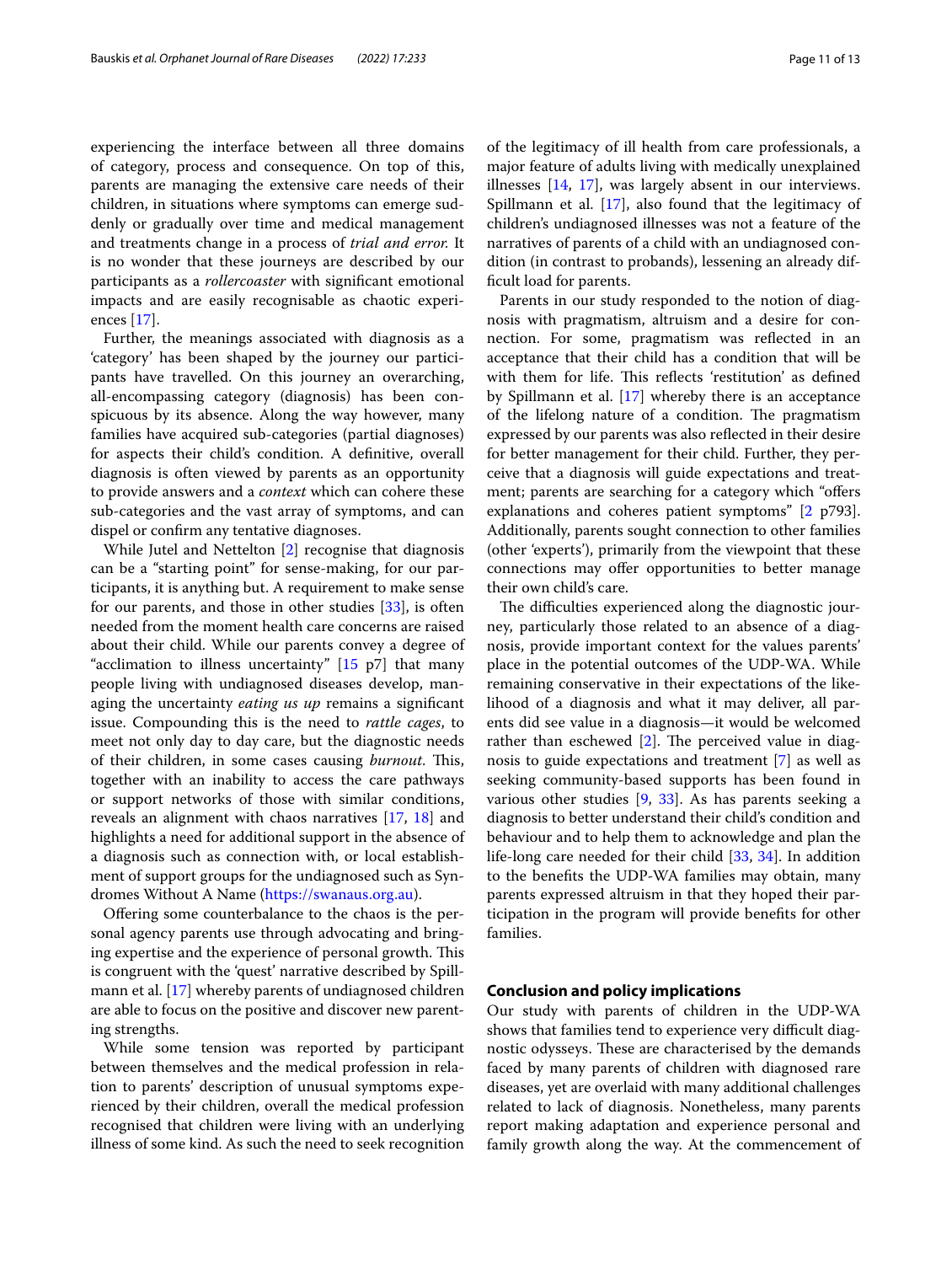the UDP-WA while carefully moderating their expectations of a diagnosis and its consequence, parents perceive signifcant value in receiving a diagnosis for their child. Our study highlighted that parents, through the difficulties in their experiences on the diagnostic odyssey, and in their roles as 'navigator, expert and advocate', may have unmet needs that fall beyond the scope of the UDP-WA.

Accordingly, a number of policy implications emerged. Firstly, there is a need to explore the ways in which systemic barriers to timely, accurate diagnosis can be minimised or removed. In particular opportunities should be explored to improve multidisciplinary team care, by addressing known systemic limitations such as the way medical disciplines are siloed in health systems. In developing such opportunities to meet unmet needs in diagnosis and care, it is important to recognise the common experiences of parents of a child with an undiagnosed disease and a diagnosed rare disease, particularly with respect to ongoing care needs. Policies and programs that support one will often support the other. For example, care coordination programs can beneft families of children with both diagnosed rare diseases and undiagnosed conditions. It is essential that development of programs should be explored with a focus on access that is needs based, not predicated on a diagnosis.

Some parents in the study spoke of the value in the support group to which they belonged or approached for support; however other parents wanted but did not have access to such groups. Peak organisations, such as Australia's national peak organisation for rare diseases, Rare Voices Australia, have a role to play in strengthening existing peer support organisations, and fostering new organisations where gaps exist. In the context of undiagnosed diseases, while there is an Australian-based chapter of Syndromes Without A Name [\(https://swanaus.org.](https://swanaus.org.au) [au](https://swanaus.org.au)), there is no Western Australian chapter or signifcant local profile. The findings from this study suggest value in exploring opportunities to improve local access to such support groups.

Finally, the report produced at stage 7 of the UDP-WA, should, where practicable, present complex medical information about a diagnosed or still undiagnosed child that is meaningful in non-medical care systems. For example, a report that considers the child and families' movement through school and disability services and helps to inform the care needs in those systems, has the potential to aford great beneft to families.

## **Limitations**

There are a number of limitations that need to be considered in our study. The sample size was small and the care needs of the children varied considerably. However, the refections from parents illustrated the shared experiences of the diagnostic odyssey for families of a child with an undiagnosed condition, at the point when they have agreed to participate in the UDP-WA. Nonetheless, the experiences may not be representative of other families with children living with undiagnosed conditions. The sample size also limited our ability to capture sociodemographic data and cultural background (such as Indigenous Australians or people from culturally and linguistically diverse backgrounds) and maintain anonymity. Further, with the exception of one male participant, our sample was all female, which limits the voice of fathers and male carers in this study.

#### **Acknowledgements**

The research team would like to extend our deepest gratitude to Professor Gareth Baynam (Director, UDP-WA), Ms Stephanie Broley (Genetic Counsellor, UDP-WA) and Ms Lauren Dreyer (Nurse Coordinator, UDP-WA) for their support for the evaluation, including their facilitation of contact with participants. We also thank them for their review of the sections of the paper pertaining to how the UDP-WA operates.

#### **Disclaimer**

The authors acknowledge that the views stated in this article are their own and not necessarily those of the Western Australian Government, the Western Australian Department of Health or the broader Western Australian health system.

#### **Author contributions**

AB and CM conceived of the study, with CS and CF providing critical input into the detail of the project design. CS and AB completed all the interviews and CS undertook the initial analysis of data and AB undertaking a secondary analysis. All authors contributed to an iterative process of developing the fnal themes. AB drafted the paper with review and input from CS, CM and CF. All authors read and approved the fnal manuscript.

#### **Funding**

The Office of Population Health Genomics provided funding to The University of Western Australia for CS' role in the study.

#### **Availability of data and materials**

Data sharing is not applicable to this article as no datasets were generated or analysed during the current study.

#### **Declarations**

#### **Ethics approval and consent to participate**

Ethics forms and associated documents were approved and reviewed by the WA Department of Health Human Research Ethics Committee (HREC) (Reference 2016.44) and The University of Western Australia HREC (Reference RA/4/1/8615).

#### **Consent for publication**

In keeping with ethics requirements, all participants provided written consent on approved consent forms prior to their interview. Interviews were confdential and identifying information has been removed from this article e.g. names of parents, children (UDP-WA participants) and siblings.